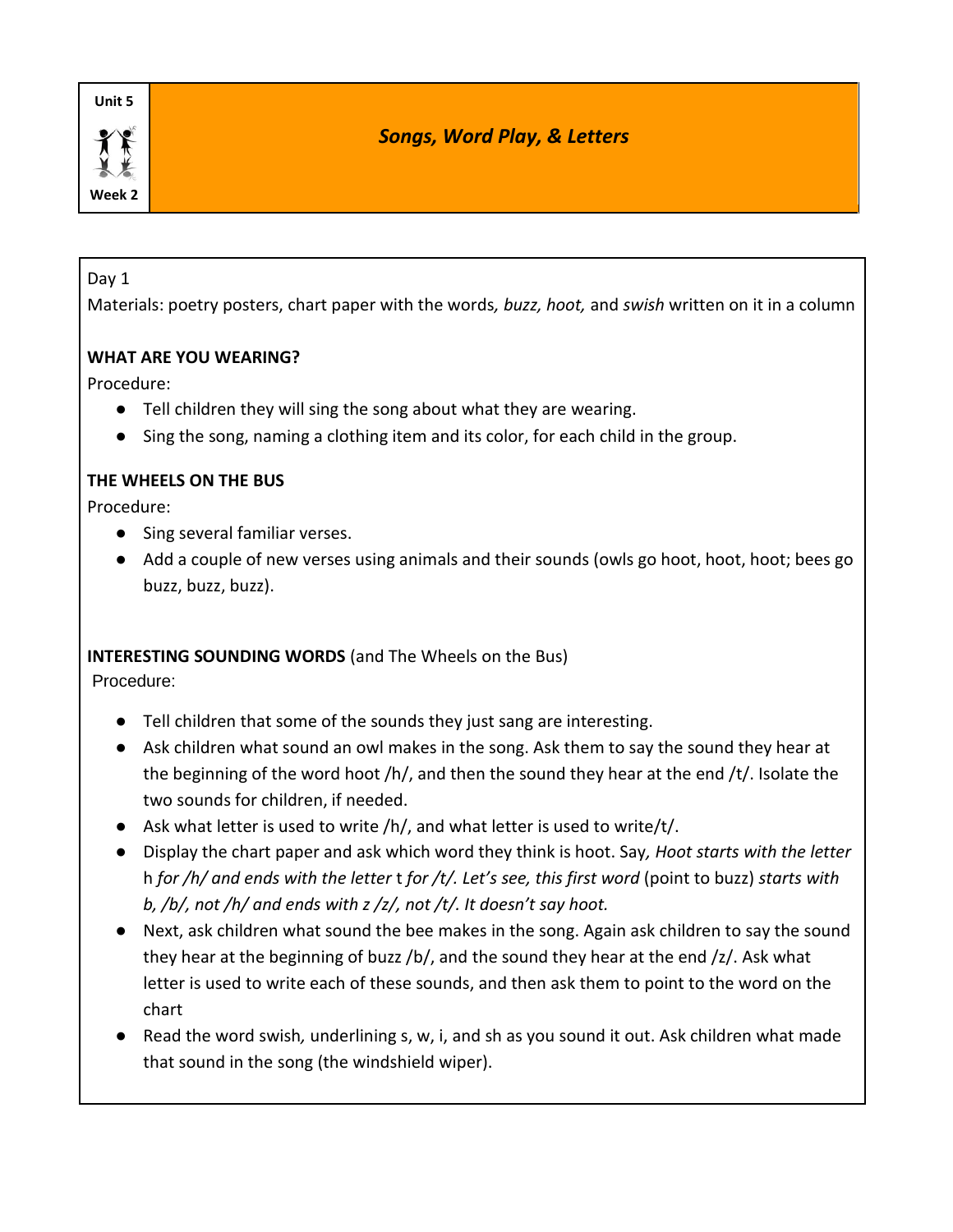# **STAND UP**

Procedure:

- Say "*I am going to change a couple of things in the poem and you should listen carefully." Instead of "stamp your foot" say, "shake your hands," instead of "Bend two knees" say "Bend one knee."*
- Raise your voice a little bit to emphasize these changes when you come to them and go slowly enough to allow children to hear the new verses.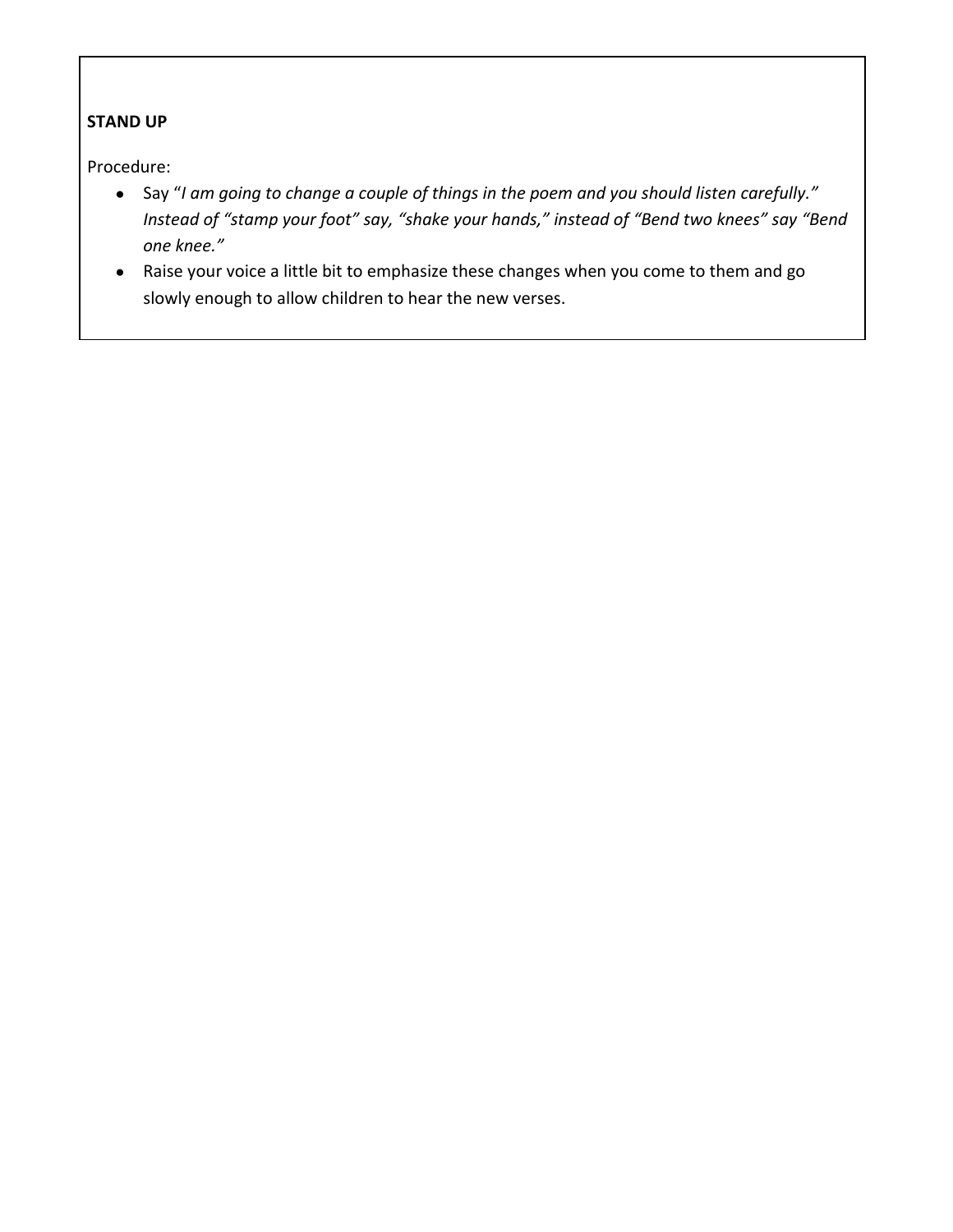## Day 2:

Materials: poetry posters, set of upper and lowercase letters

# **EENTSY WEENTSY SPIDER**

Procedure:

- Position fingers in the usual starting position for this song and ask children what song they think will be first today.
- Sing the song.

# **LOOBY LOO**

Procedure:

- Stand up and ask children to stand up too.
- Sing the song as usual, doing the motions.
- Add a new verse or two (e.g., "back," "right forefinger").

# **LITTLE LETTER/BIG LETTER CHANT**

Procedure:

- Tell children they are going to play the Little Letter/Big Letter Chant game.
- Distribute the uppercase letters and retain the lowercase matches.
- Say this chant*: I have the little* [name a letter]. As you hold it up*. Take a look to see. Someone has its partner. Who might that someone be*?
- Proceed by using the lowercase matches for all letters distributed to children.
- Remind the first few children that they should say*, I have the big* [name a letter] when they hold up their card.

#### **WINDSHIELD WIPER**

Procedure:

- Make the wiper motion with arms and ask the children what poem they think will be next
- Recite the poem twice.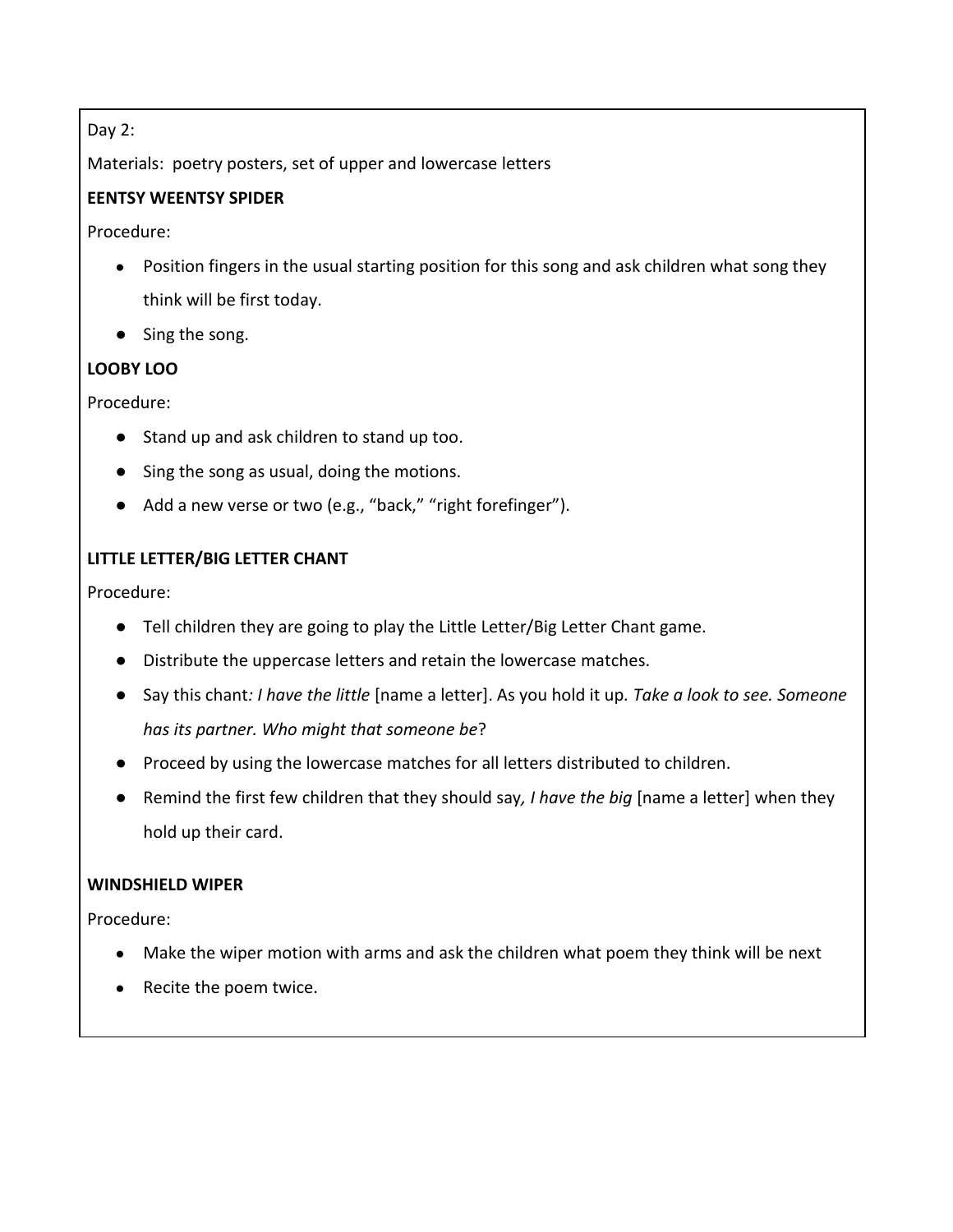# Day 3 Materials: poetry posters

# **I'M A LITTLE TEAPOT**

Procedure:

- Ask children to stand up. Model teapot pose and sing song.
- Add a new verse "Add a bit of sugar to make it sweet. Stir it in. Then drink the tasty treat." (motions: spooning sugar into a cup, stirring , then pretending to hold a cup to mouth to drink it)

# **CLOUD**

Procedure:

- Read the title to children, sounding out C and l, as you underline the word with a finger.
- Recite the poem with the children and repeat a second time.

**GUESS WHAT WORD I AM SAYING;** (And Play with Me):

Procedure:

• Hold up Play with Me and tell children, "*I am going to say some words from this book in a different way. You are to guess what words they are and say them the right way*".

• Present words in individual phoneme segments, if you think children are ready for this. When presenting words, do not pause too long in between phonemes. If phoneme blending seems too difficult for some children, present some words in onset – rime segments and others in phoneme segments, to meet the range of skills in your group of children.

- Present an example first. Say, If I say /l/-/e/-/f/, you would say leaf.
- To present weed, say /w/-/e-/d/.
- To present  $log$ , say  $\frac{1}{-}$  /o/- $\frac{1}{g}$ .
- To present snake, say /s/-/n/ -/a/-/k/. rock, say /r/-/o/-/k/.

• After children guess, confirm with a comment that reinforces their understanding of the word's meaning. For example, say, "Yes, weed was the word I was saying. Remember that the little girl in Play With Me saw the grasshopper eating a leaf of a weed?" Or, "Yes, log is the word I was saying. The turtle was sitting on a log until he became frightened and plopped into the pond."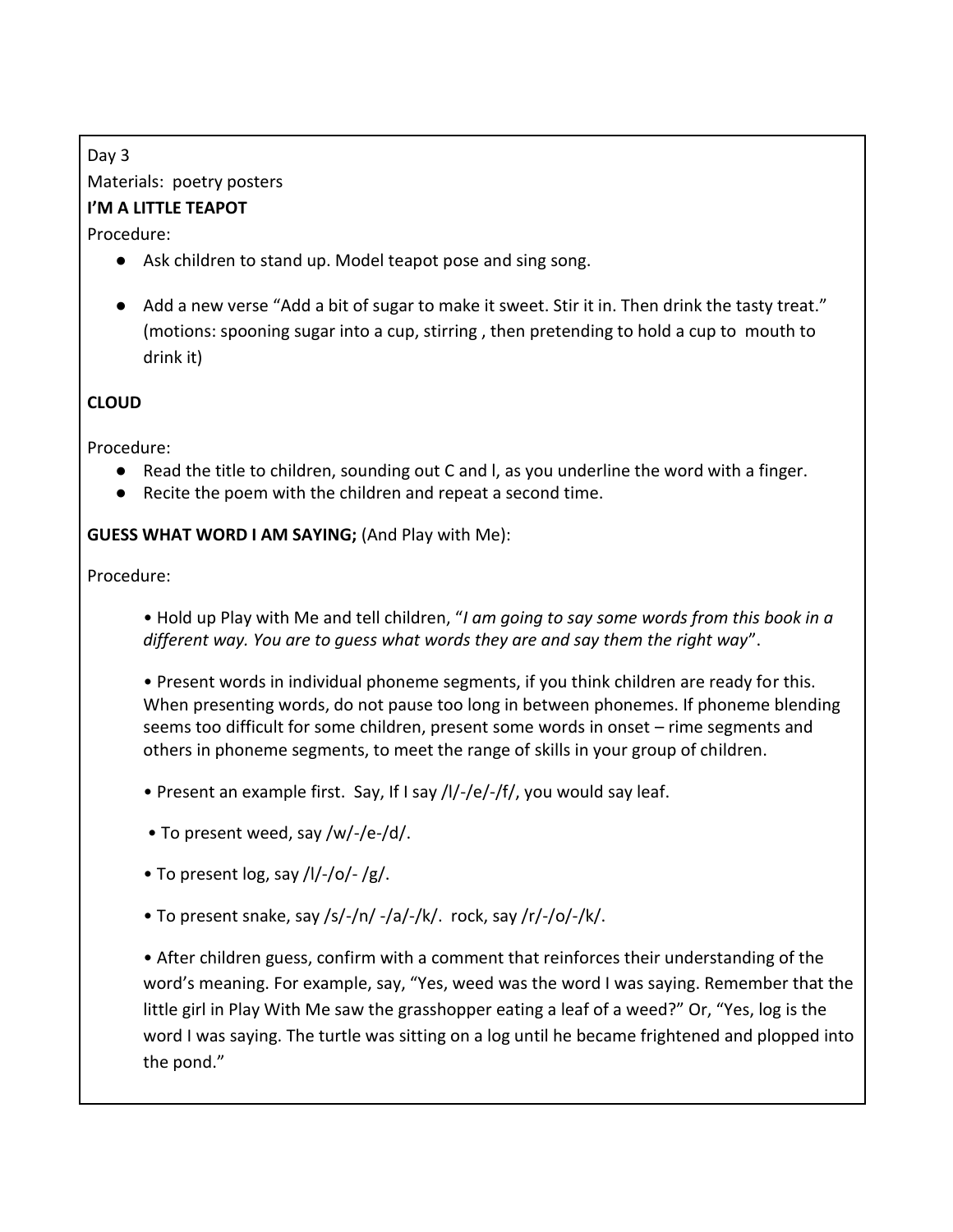• If children are not ready to blend phoneme segments, provide onset-rime segments (e.g., leaf; w-ee

#### Day 4

Materials: poetry posters, picture cards (optional): mouse, fawn, pail, snake

# **TEN LITTLE FINGERS**

Procedure:

• Point to and sound out T in Ten, L in Little, and F in Fingers while reading the title with children.

• Recite the poem as usual, modeling the motions.

• Ask two children to raise both hands and ask the other children how many fingers there are altogether. After children offer ideas, add the two sets of fingers by taking one set of hands as a given, 10, and then counting on to add the second child's fingers like this: 11, 12, 13...20.

**CAN YOU THINK OF WORDS THAT END WITH THE SAME SOUND AS \_?** (and Ten Little Fingers)

Procedure:

• Tell children that the words, shut and tight from "Ten Little Fingers" end with the same sound, /t/. Tell them that many other words also end with /t/ and give some examples (sit, cat).

• Ask children to think of other words that end with /t/.

• Provide words for children to decide: *Does kite end with /t/? How about dish? How about plate?*

• Use the picture cards. Ask children to think of words that end with /s/ as in mouse, /n/ as in fawn, /l/ as in pail. And /k/ as in snake.

# **CLAP YOUR HANDS**

Procedure:

• Sing four or five verses using some verses that children have sung before, as well as some new ones (e.g. "pat head" or "pull ear).

**GUESS WHAT WORDS I AM SAYING** (and Raccoon on His Own)

Procedure:

• Hold up the book and tell children they will hear some words from this book in a funny way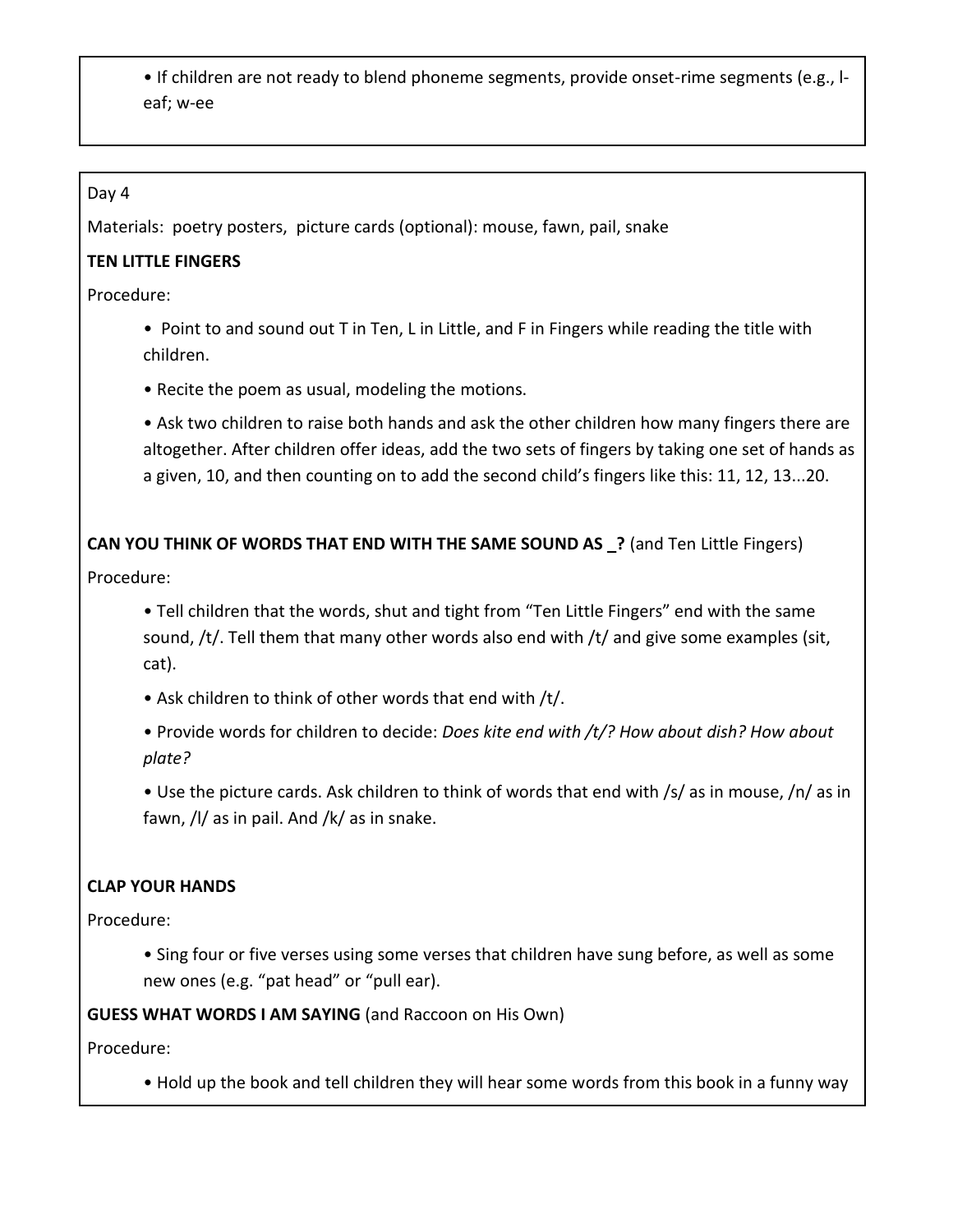and they are supposed to guess what words they are and say them the right way.

• Present words in individual phoneme segments if children are ready. When presenting words, don't pause too long in between phonemes. If phoneme blending seems too difficult for some children, present some words in onset-rime segments and others in phoneme segments, to meet the range of skills

• For boat, say b-(pause) oa-(pause) t. For mud, say m- (pause), u- (pause) d. For snake say s- (pause), n- (pause) a- (pause), ke. For float, say fl- (pause), oa- (pause), t.

• After children guess, confirm with a comment that reinforces their understanding of the word's meaning. For example, say, *Yes, boat was the word I was saying. Remember that the raccoon in Raccoon on His Own climbed into a boat?* Or Y*es, mud is the word I was saying. The boat was stuck in the mud until raccoon climbed in, and then the boat drifted away into the swamp. You are good at putting sounds together to make a word.*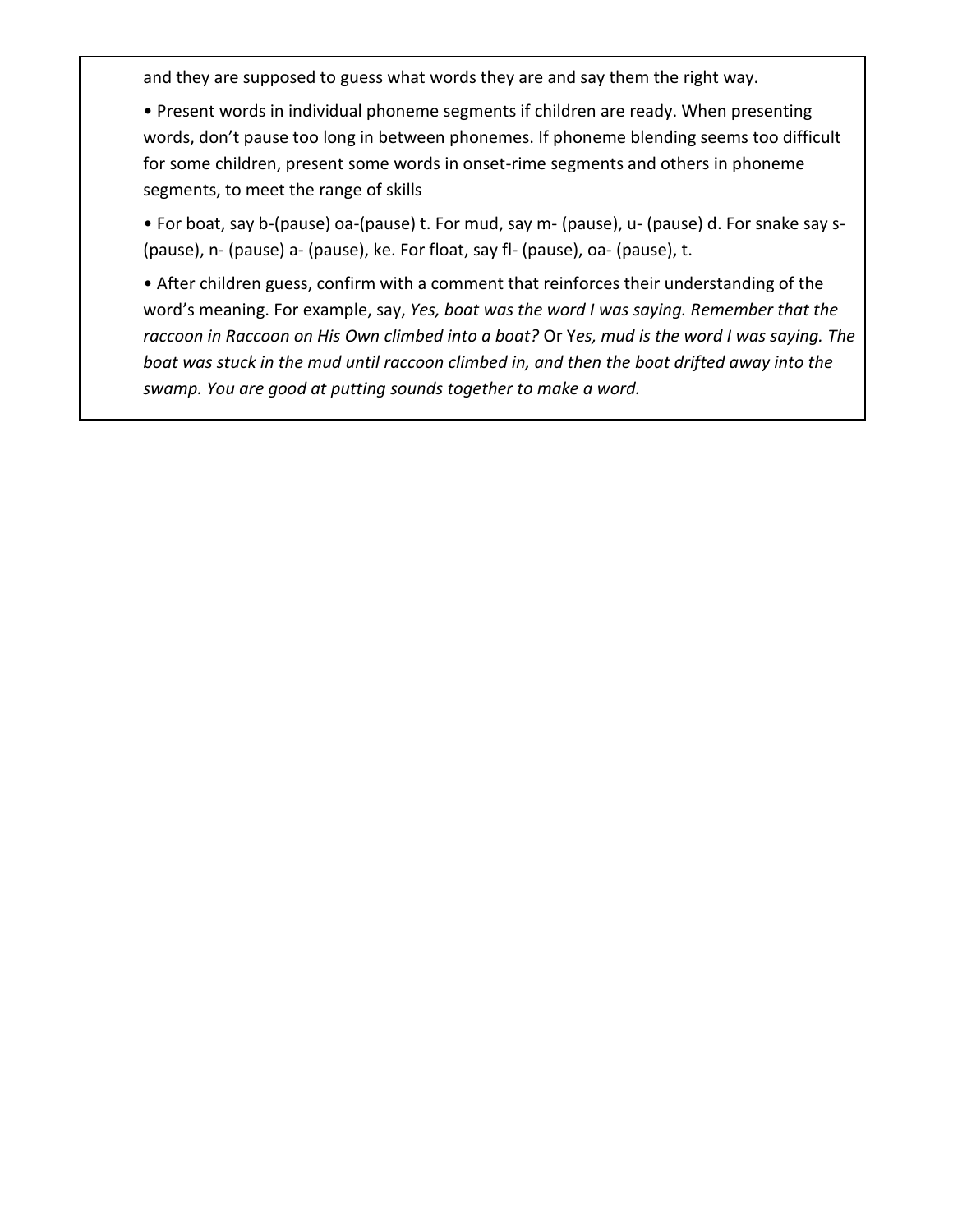#### Day 5

Materials: poetry posters, two cards with rain and drops written on them, picture cards; turtle, snake, mosquito, chipmunk, fawn

#### **RAINDROPS**

Procedure:

• Show the card with Rain written on it. Point to R and sound it out with the children. Then point to ai and sound it out. Do the same with n.

• Next, show the card with drops on it. Point to d and sound it out, then sound out r-o-p-s. Ask if anyone can guess the title of the poem.

• If children do not guess it correctly, read the title while underlining it with a finger. If children guess the correct title, read the title with them to confirm that they were correct. Recite poem.

#### **OPEN, SHUT THEM**

Procedure:

• Hold up both hands, then open and close them. Ask if children can guess what song they will sing next.

• Sing the song as usual.

• Sing the song a second time, mouthing the words but not speaking them, while doing the motions.

#### **I'M THINKING OF CLUE GAME** (Play With Me)

Procedure:

• Say," *In this game, I am going to give you clues. Listen to all of the clues, think about what the word could be, and then raise your hand when you have an idea of the word I am describing."* Show the picture card after each word is guessed.

• For turtle, use these clues: This is an animal that likes water and can swim in it, but it doesn't stay there all the time. This animal carries its shell on its back and pulls its head inside when it